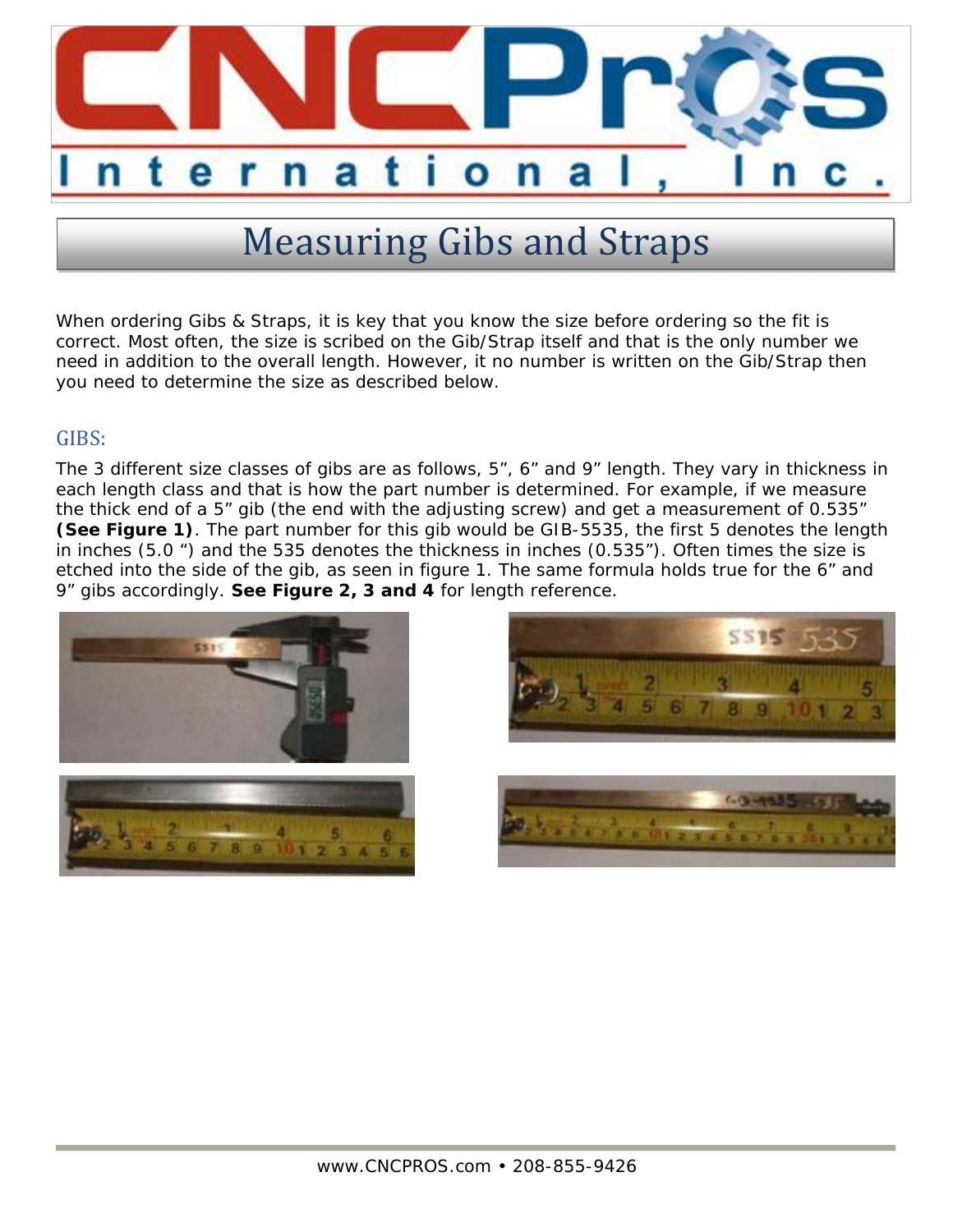

## STRAPS:

Though there are several different styles of strap assemblies, we will focus on the 12" table Xaxis table straps and the methods for measuring them.

See **Figure 5** for the 12" table strap. Frequently the size is etched into the side of the strap itself, such as .010, which would be 0.010". If the strap is not marked with a size, refer to **Figure 6** for the proper measuring method for the table strap dimension. To determine the correct part number for your strap, see **Table 1** for a cross reference.